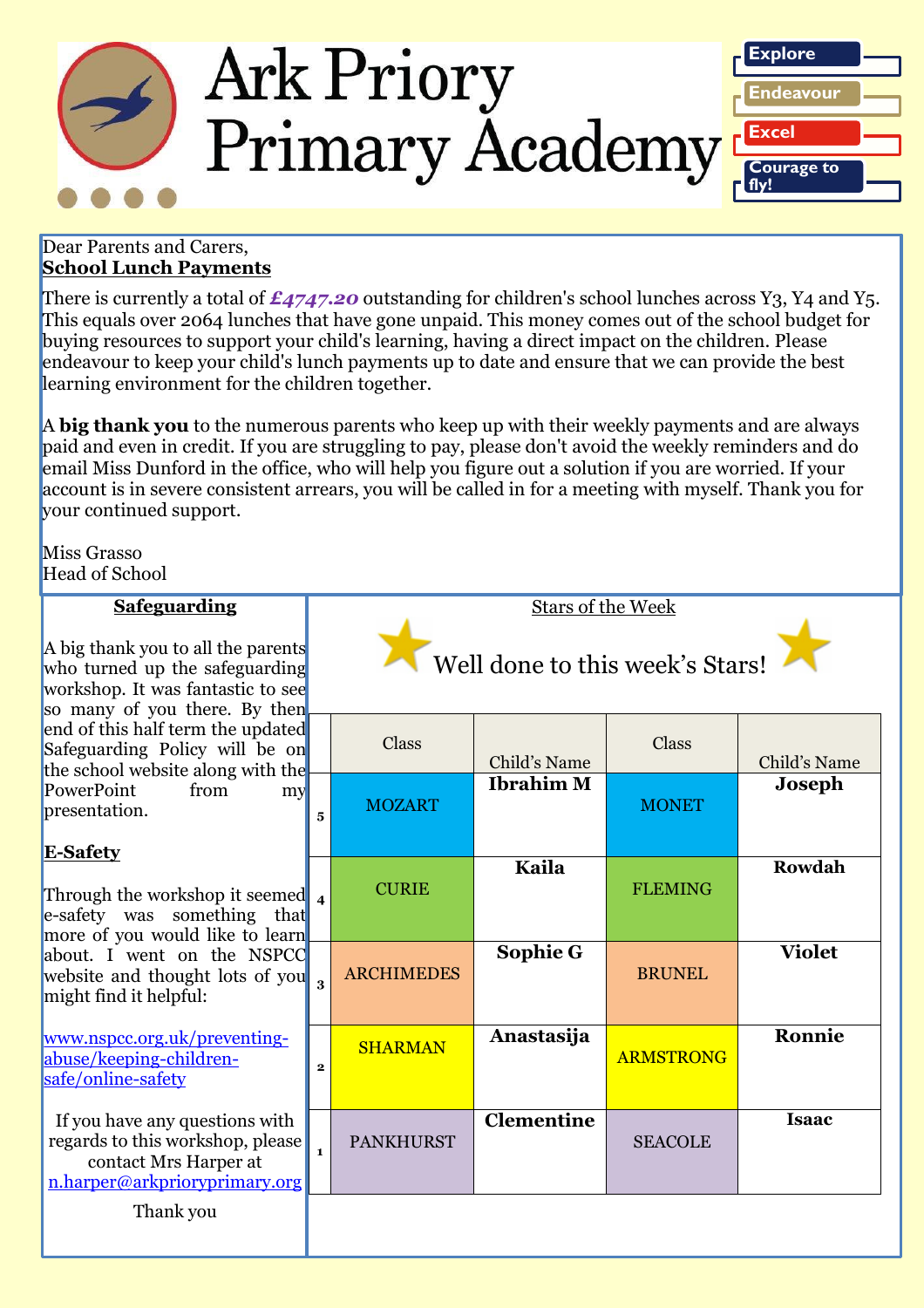## **Attendance**

Our whole school attendance for the week is:

# **97.8%**

Class Attendance:

## 1. **Fleming 100%**

- 2. Pankhurst 99.3%
- 3. Monet 99%

## Well done to Fleming class!!



## **Get Moving Challenge, next week!**

This is a reminder that we are stepping up to the Get Moving Challenge next week!

We are taking part in the Get Moving Challenge from **Monday 8th until Friday 19th October 2018.**

We are challenging children to walk, cycle or scoot to school instead of driving or getting the bus. This is a great way to get active and enjoy exercise. It will also teach road safety and reduce pollution around our school!

Participating children will get stamps on a Terri the Tiger bookmark and a sticker at the end for taking part. Your child will have their book mark stamped during the morning routine when the class discusses their chosen mode of transport.

We look forward to seeing lots of children walking, scooting and cycling to school, arriving feeling refreshed and full of energy to learn!

## **Year 5 Residential Trip**



Congratulations to the Year 5 children and staff for a fantastic residential trip to PGL Marchants Hill. The children proudly lived by the school values. They had the courage to climb up and abseil down fall towers. They explored activities which were new and challenging to them such as buggy building, quad biking and archery. They endeavoured to work as a team when tackling the low-level ropes course, problem solving, orienteering and competing in team games. The excelled at supporting each other, celebrating each other's achievements and singing the PGL songs loudly!

*Ark Priory Primary Academy is committed to safeguarding and equality*  Please take some time to ask your children about their experience, including the life skills they learned from ane suille completing the activities and staying away from home. More photographs will be added to the blog in the completing coming days for you and your children to enjoy so please subscribe.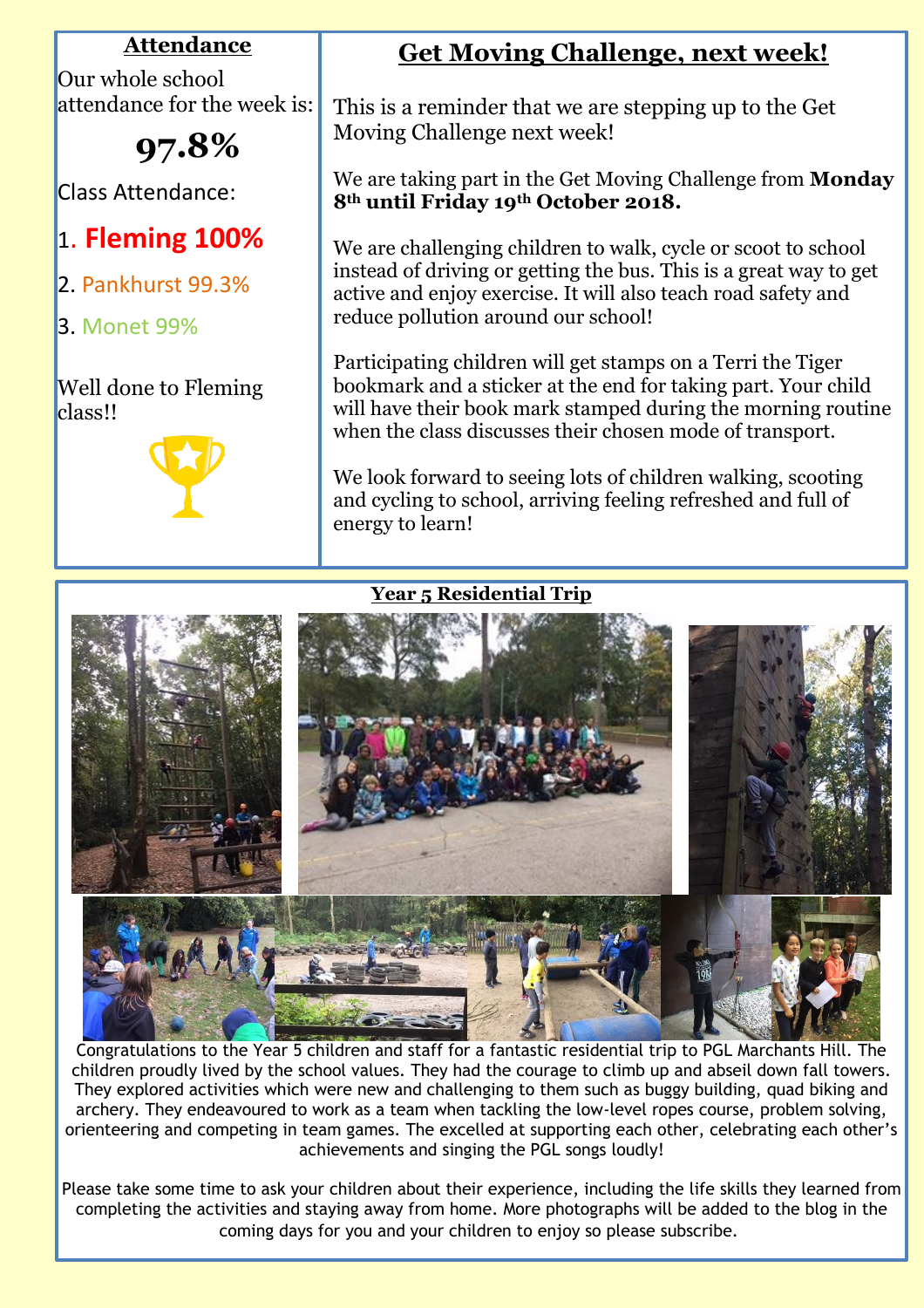## **Parent's Corner**

This will be a new regular segment on the newsletter to highlight some of the activities of our children and parents outside of school. If you are doing something amazing for charity, take your child to a fantastic dance class or go to a great Baby group that you think others may enjoy for example, please send me the information at d.grasso@arkprioryprimary.org so it can be included in our newsletter. Thank you.

## **This week's Parent Corner:**

### **London marathon, 100 mile ride London, 2 mile swim serpentine**

Super mum, Charlotte Dunstan has already completed the London Marathon, Ride London (100 mile bike ride) at the end of July and a 2 mile swim serpentine in September. She is raising money for Children with Cancer UK and if you would like to sponsor her and want to know more about the amazing charity she's supporting then please take a look at her sponsorship page on the link below.

Help charlotte change the world! Make a donation now. [https://uk.virginmoneygiving.com/ch](https://uk.virginmoneygiving.com/charlottenewlandslondonmarathon/7?utm_source=messenger&utm_medium=organic&utm_campaign=fundraiser&utm_term=socialshare&utm_content=fundriasingpage) [arlottenewlandslondonmarathon/7?utm\\_so](https://uk.virginmoneygiving.com/charlottenewlandslondonmarathon/7?utm_source=messenger&utm_medium=organic&utm_campaign=fundraiser&utm_term=socialshare&utm_content=fundriasingpage) [urce=messenger&utm\\_medium=organic&u](https://uk.virginmoneygiving.com/charlottenewlandslondonmarathon/7?utm_source=messenger&utm_medium=organic&utm_campaign=fundraiser&utm_term=socialshare&utm_content=fundriasingpage) [tm\\_campaign=fundraiser&utm\\_term=soci](https://uk.virginmoneygiving.com/charlottenewlandslondonmarathon/7?utm_source=messenger&utm_medium=organic&utm_campaign=fundraiser&utm_term=socialshare&utm_content=fundriasingpage) [alshare&utm\\_content=fundriasingpage](https://uk.virginmoneygiving.com/charlottenewlandslondonmarathon/7?utm_source=messenger&utm_medium=organic&utm_campaign=fundraiser&utm_term=socialshare&utm_content=fundriasingpage)



## **Half Marathon Success!**

Genevieve and Jack's Mum and Dad ran the Ealing Half Marathon on Sunday for Cancer Research UK and cracked it in 1hr 47 mins which is a pretty good time, considering they are both now 40 years old! They are also running the Beaune Half Marathon in France in November…eek!

They would like to say a huge thank you to all the wonderful school parents and carers who have helped them raise such an amazing amount of money so far. For those who are still thinking about donating, there is still time…

Please take a look at their JustGiving Page and read their story: [https://www.justgiving.com/Tom-](https://www.justgiving.com/Tom-CaroMilnes)[CaroMilnes](https://www.justgiving.com/Tom-CaroMilnes) and wish them luck for their next running adventure!



*Ark Priory Primary Academy is committed to safeguarding and equality*  @arkpriory 02031100717 [info@arkprioryprimary.org](mailto:info@arkprioryprimary.org)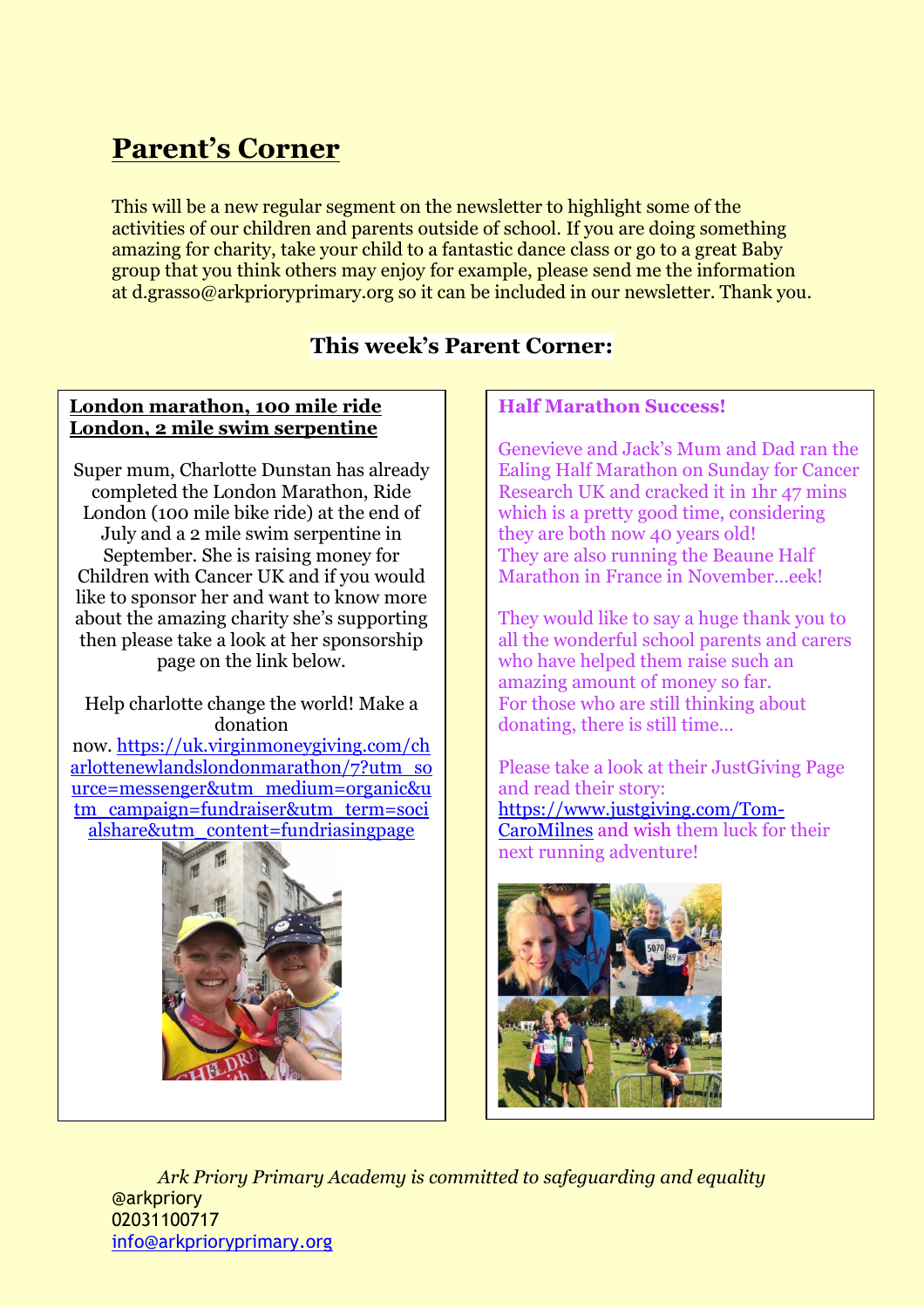### **APPAA NEWS**

**APPAA AGM** - Thanks to those who attended last night. Minutes will follow next week, including detail of next spending priorities and social events.

 $\overline{a}$  , and the contribution of the contribution of the contribution of the contribution of the contribution of the contribution of the contribution of the contribution of the contribution of the contribution of the co

**Year 4 Bakesale -** Next Friday 12 Oct at 3pm pick up, and alongside it APPAA will run a **Second Hand Uniform Sale**.

If you would like to donate any good quality branded items (logo jumpers/ cardigans/ blazers / PE Kit, especially larger sizes) please hand them into the office or catch your APPAA rep in the playground at drop off or pick up.

 $\overline{a}$  , and the contribution of the contribution of the contribution of the contribution of the contribution of the contribution of the contribution of the contribution of the contribution of the contribution of the co

**The Wishing Tree -** Thanks to those who have already made generous donations towards the Wishing Tree. Please see the updated list attached. If you wish to donate please speak to Charlotte Newlands or drop an email to [appaacommittee@gmail.com](mailto:appaacommittee@gmail.com)

 $\mathcal{L}_\mathcal{L} = \mathcal{L}_\mathcal{L} = \mathcal{L}_\mathcal{L} = \mathcal{L}_\mathcal{L} = \mathcal{L}_\mathcal{L} = \mathcal{L}_\mathcal{L} = \mathcal{L}_\mathcal{L} = \mathcal{L}_\mathcal{L} = \mathcal{L}_\mathcal{L} = \mathcal{L}_\mathcal{L} = \mathcal{L}_\mathcal{L} = \mathcal{L}_\mathcal{L} = \mathcal{L}_\mathcal{L} = \mathcal{L}_\mathcal{L} = \mathcal{L}_\mathcal{L} = \mathcal{L}_\mathcal{L} = \mathcal{L}_\mathcal{L}$ 

**The Giving Machine** - We raised £579.17 in 2017-18 via the Giving Machine with only 91 registered users. If you haven't already signed up, we appeal to you to please do so and encourage family and friends to do the same. It's really simple; you enter your favourite online shops via the Giving Machine website or app and a percentage of your shopping bill is converted into a cash donation for Ark Priory, at no extra cost to you. With over 2,000 stores participating including Amazon, John Lewis and Tesco, you can really help make a difference. <https://www.thegivingmachine.co.uk/causes/ark-priory-primary/>

**Is APPAA reaching you?** APPAA oversee a 'What's App' group for every year group. This is a forum to ask questions about immediate issues, such as when homework is due, or for class representatives to remind parents of events and activities. We would love everyone to be included on this, so if you would like to join and have not yet done so, please email [appaacommittee@gmail.com](mailto:appaacommittee@gmail.com) with your details and contact number and we will pass this on to your class reps.

 $\mathcal{L}_\text{max}$  , and the contribution of the contribution of the contribution of the contribution of the contribution of the contribution of the contribution of the contribution of the contribution of the contribution of t

*Ark Priory Primary Academy is committed to safeguarding and equality*  @arkpriory 02031100717 [info@arkprioryprimary.org](mailto:info@arkprioryprimary.org)